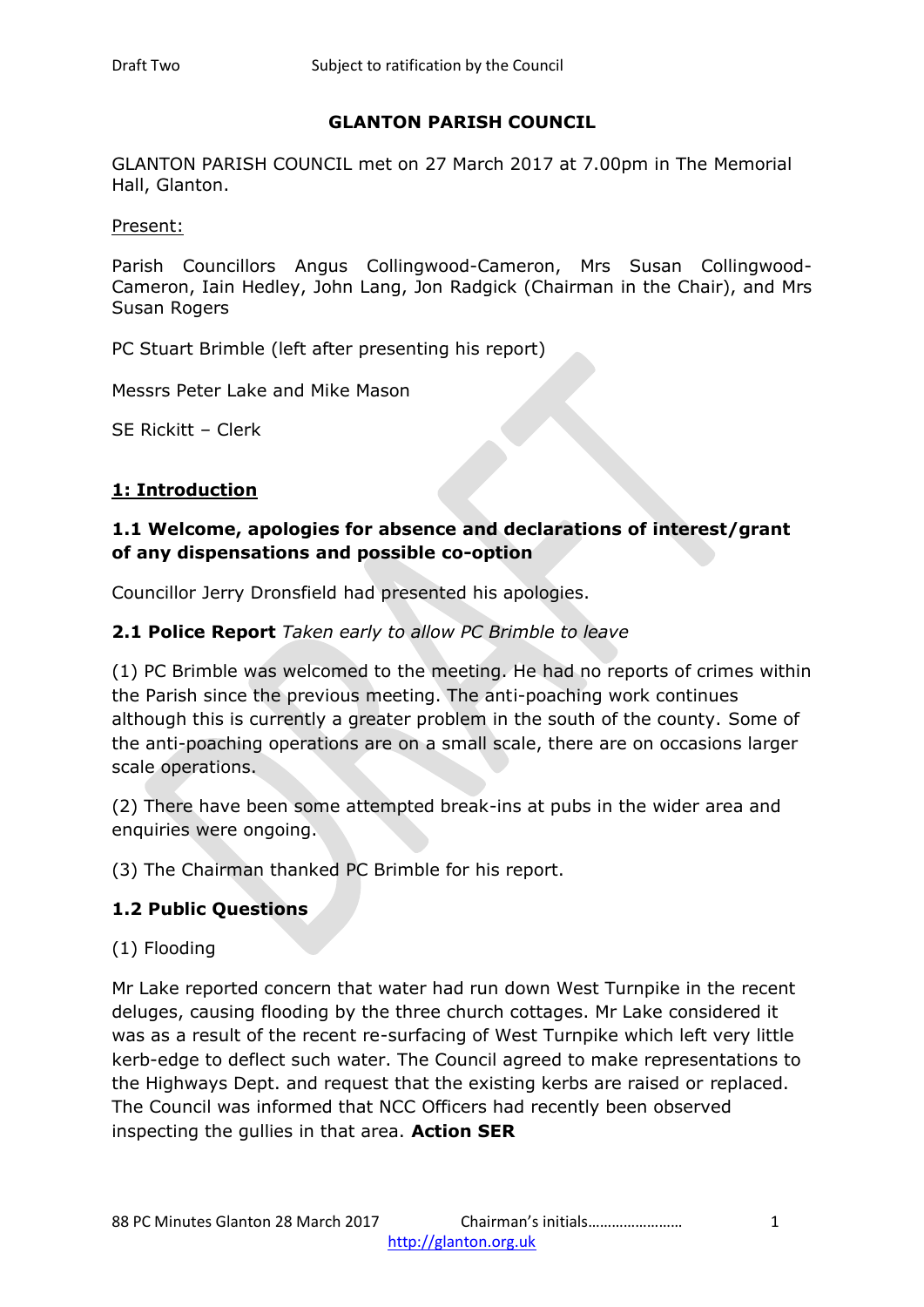#### (2) Utility Poles and Cables

Mr Mason asked if the village came within the criteria for seeking the electricity cabling being placed underground. The response was given that Northern Powergrid's current criteria are to budget funding for sensitive locations within the National Park or the Area of Outstanding Natural Beauty. Although part of the village is a Conservation Area, it is not within either type of area.

#### (3) New Homes Bonus

Mr Mason drew attention to other Local Councils raising complaints about NCC retaining all the New Homes Bonus given to principal councils based on new home construction. Mr Mason was informed that current Govt. policy is not to earmark such grants and to leave it to Councils to decide whether to pass part to the relevant Local Councils. NALC will be raising the issue after the elections on 4 May 2017.

### **1.3 Minutes of the previous meetings**

The minutes of the Parish Council Meeting held on 30 January 2017 were agreed as a true record and signed by the Chairman.

## **1.4 An update on matters arising from the minutes of 30 January 2016**

(1) A bus timetable case, to be placed in the shelter, has been obtained from NCC on the basis that the Parish Council would arrange for installation. **Action JR**

(2) Councillor Radgick reported that he and Councillor Dronsfield had carried out some arboricultural work on the oak trees. Councillor Mrs Rogers will carry out a litter pick of the Avenue when the weather is a little better. **Action SueR**

### **2: Items for discussion and potential decisions**

### **2.1 Reports from the County Councillor and the Police**

*See above for the Police Report*

No report had been received from the County Councillor by the time of the meeting.

### **2.2 Planning**

(1) The Council considered *Application 17/00694/LBC - 6 South Farm Glanton - Listed Building Consent for installation of wetroom to existing bathroom* and raised no objections.

(2) There were no further new applications.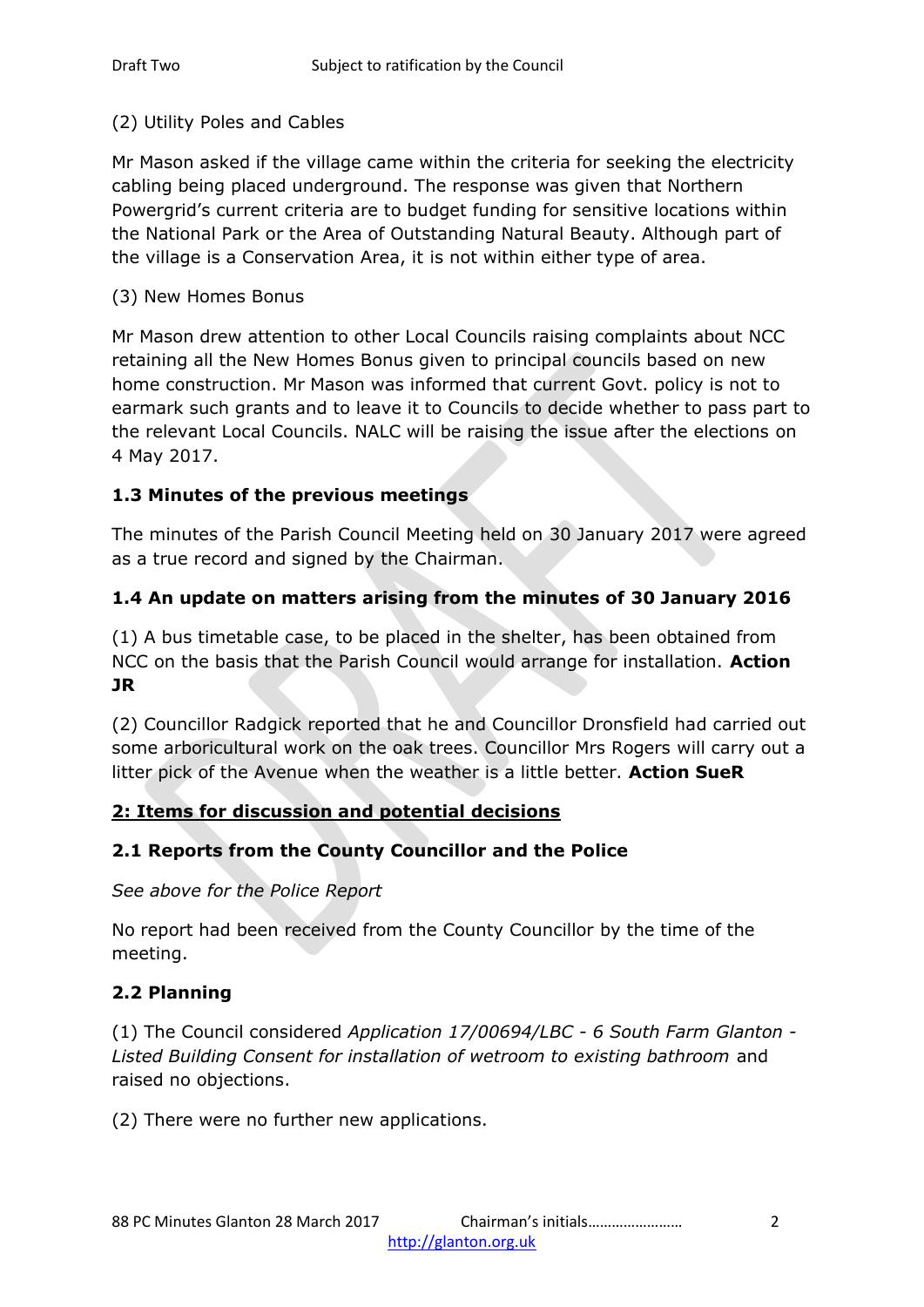# **2.3 Christmas Tree**

The Chairman and Councillor Mrs Collingwood-Cameron had inspected her wood but no suitable tree had been identified. The Council were nevertheless grateful for the offer. The Chairman asked all fellow Councillors to consider what other options there may be in time for a future meeting. **Action All Cllrs**

## **2.4 Dogs Roaming Loose and Fouling Public & Communal Areas**

The Chairman has spoken to the owner to make him aware of the issue. The Chairman had also been informed that there was at least one other dog resident in that part of the village which roams loose and fouls common areas.

## **2.5 Telephone Line Capacity**

The Chairman is considering how best to make representations to Openreach. **Action JR**

## **2.6 Public Footpath to Whittingham**

(1) The Council considered the pre-application consultation from the Rights of Way Officer. [A plan showing the proposal is attached to the signed minutes].

(2) The Council agreed to support the proposal but only on the basis that the route is put in good order with a minimum width of 1.5 metres and then kept usable, with enforcement action by NCC if required. **Action SER**

### **2.8 Commemoration of the end of the First World War**

Mr Richard Verrill is co-ordinating potential village activity and will keep the Parish Council informed of his plans.

### **3: Items for Information**

### **3.1 Forthcoming Village activities**

In the absence of Councillor Easton, there was no report.

### **3.2 Details of any meetings attended by Councillors or the clerk**

The Chairman had attended and chaired the Cluster Meeting on 2 March 2017. He was concerned that the attendance was dropping and considered this is due to the non-attendance of NCC officers. Their presence at Cluster Meetings provided a useful link between the Parish Councils and NCC. The clerk was asked to forward these concerns to NCC. **Action SER**

### **3.3 Correspondence received**

(1) The clerk circulated a list of emails received and provided other material for Councillors to take away.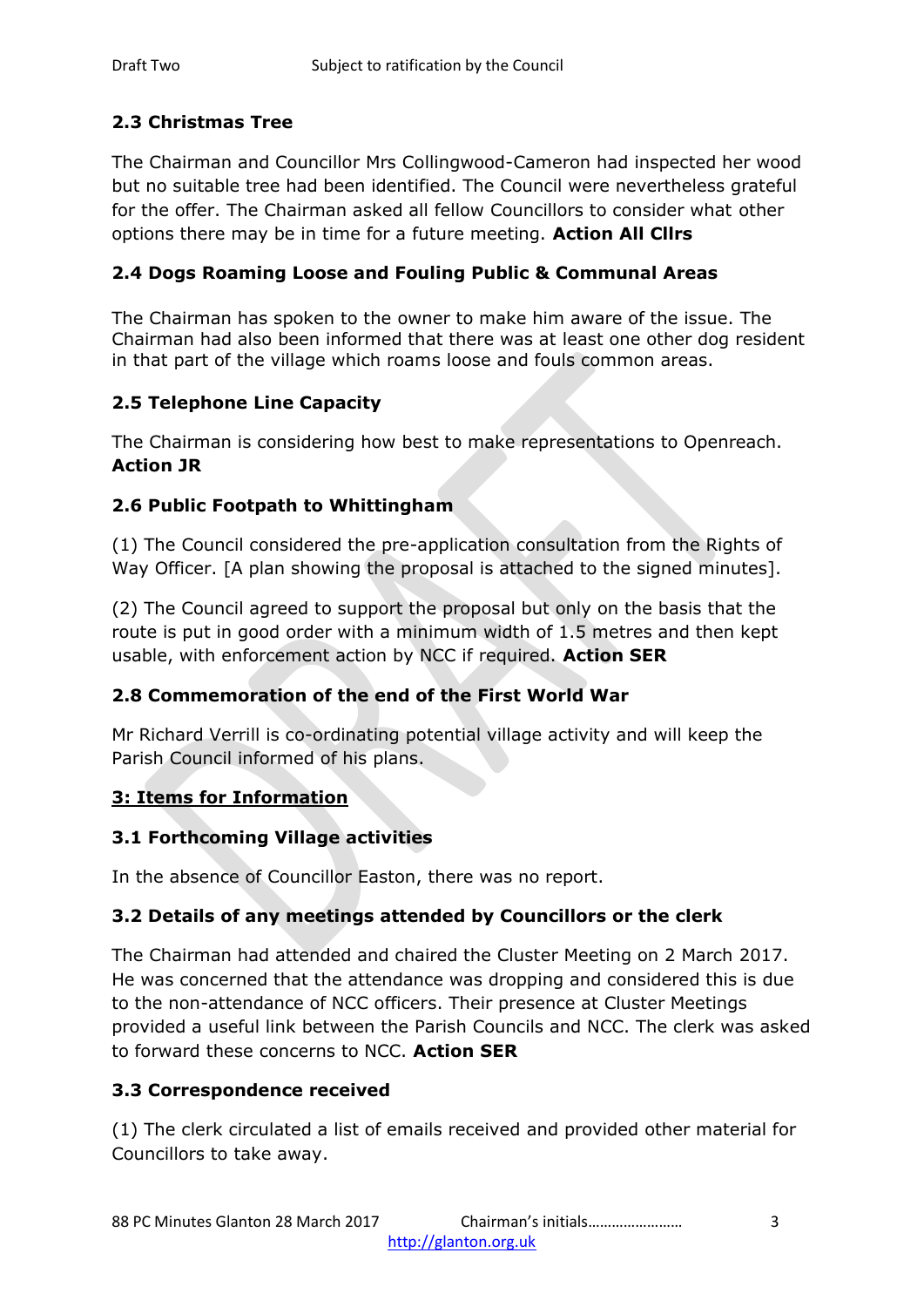(2) The Chairman reported receipt of an email from Mr Lake concerning the Defibrillator and invited Mr Lake to address the meeting.

(3) Mr Lake explained that he is the local guardian for the North-East Ambulance Service (NEAS)-owned defibrillator in the village. At the time of installation, it was agreed with NEAS that they would carry-out routine maintenance and pad replacement but that the village acting, through the Parish Council, would fund major items needing replacement.

(4) The internal battery was nearing the end of its operational life. The Council agreed that the clerk should liaise with Mr Lake, the Chairman and NEAS to obtain a replacement battery at a maximum cost of £250.00. **Action SER**

(5) The clerk has circulated an email seeking support for the campaign to retain Rothbury Community Hospital. The Council agreed to support the campaign and asked the clerk to communicate its concern to the NHS. **Action SER**

# **4: Administration**

## **4.1 To note the current accounts for 2016/2017 and to authorise any payments**

(1) The current accounts were noted and approval given for the following payments

- $>$  HMRC PAYE Q4 £30.00 (by BACS)
- > Glanton Memorial Hall Hire Fee £120.00 (by BACS)

(2) Subject to those payments being made before the Year-End, the draft final accounts for 2016/2017 were approved and authority given for the internal audit to proceed. [A copy is attached to the signed minutes]

# **4.2 Elections in May 2017**

(1) The clerk reported that the formal notices of the Parish Council elections had been given on 20 March 2017.

(2) The timetable was now

- 4 April 2017 nomination papers have to be handed in by 4.00pm
- 5 April 2017 details published of nominations and thus contested elections identified
- 4 May 2017 Ballot if required
- 6 May 2017 Counting of Ballots for Contested Parish Council Elections

# **4.4 Details of Items Councillors wish to raise at the next meeting**

Councillor Mrs Rogers would like to raise the location of the Grit Bin outside the winter period.